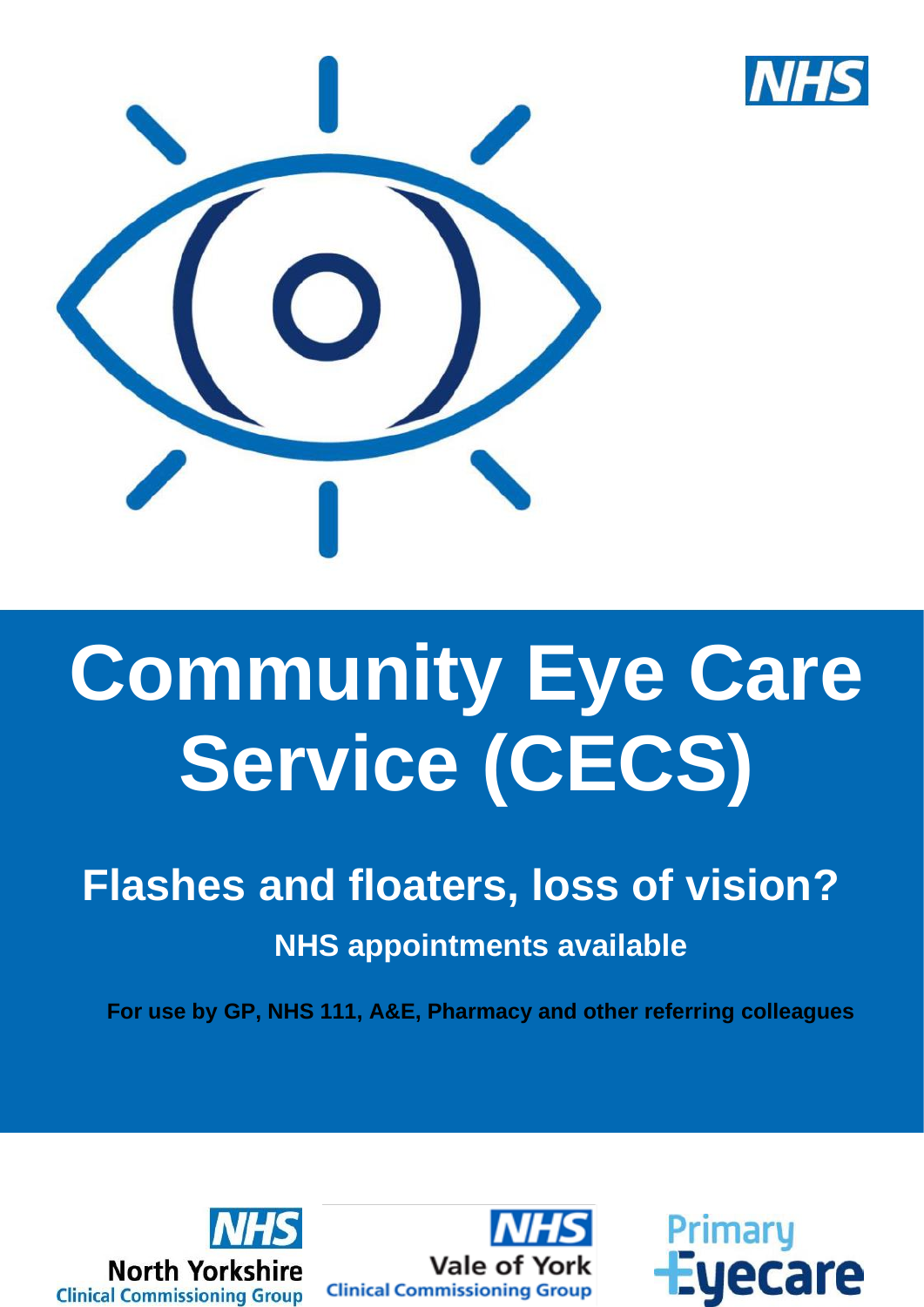## **What is CECS?**

Symptoms that can be seen under the service include:

- **Loss of vision, including transient loss**
- **Flashes and floaters**
- **Ocular pain and irritation**
- **Eye infections that have not responded to treatment**
- **Trichiasis (in growing eyelashes).**

If you have dry eye or red eye symptoms you may be advised to self-care or seek support from your local pharmacy first.

#### **Please note, this is not a sight test.**

Also, if you have a major eye condition that is being regularly monitored by your optometrists or hospital eye service, this will not be covered by this service, for example, cataracts, diabetic retinopathy or glaucoma



#### **Where should I go?**

An appointment will be required – whether virtually (telephone or video) or face to face, so please telephone first. Appointments are available during normal working hours and some practices offer appointments in the evenings and at weekends. Not all practices have an optometrist available every day, but if they don't, they will be able to find you an alternative appointment nearby.





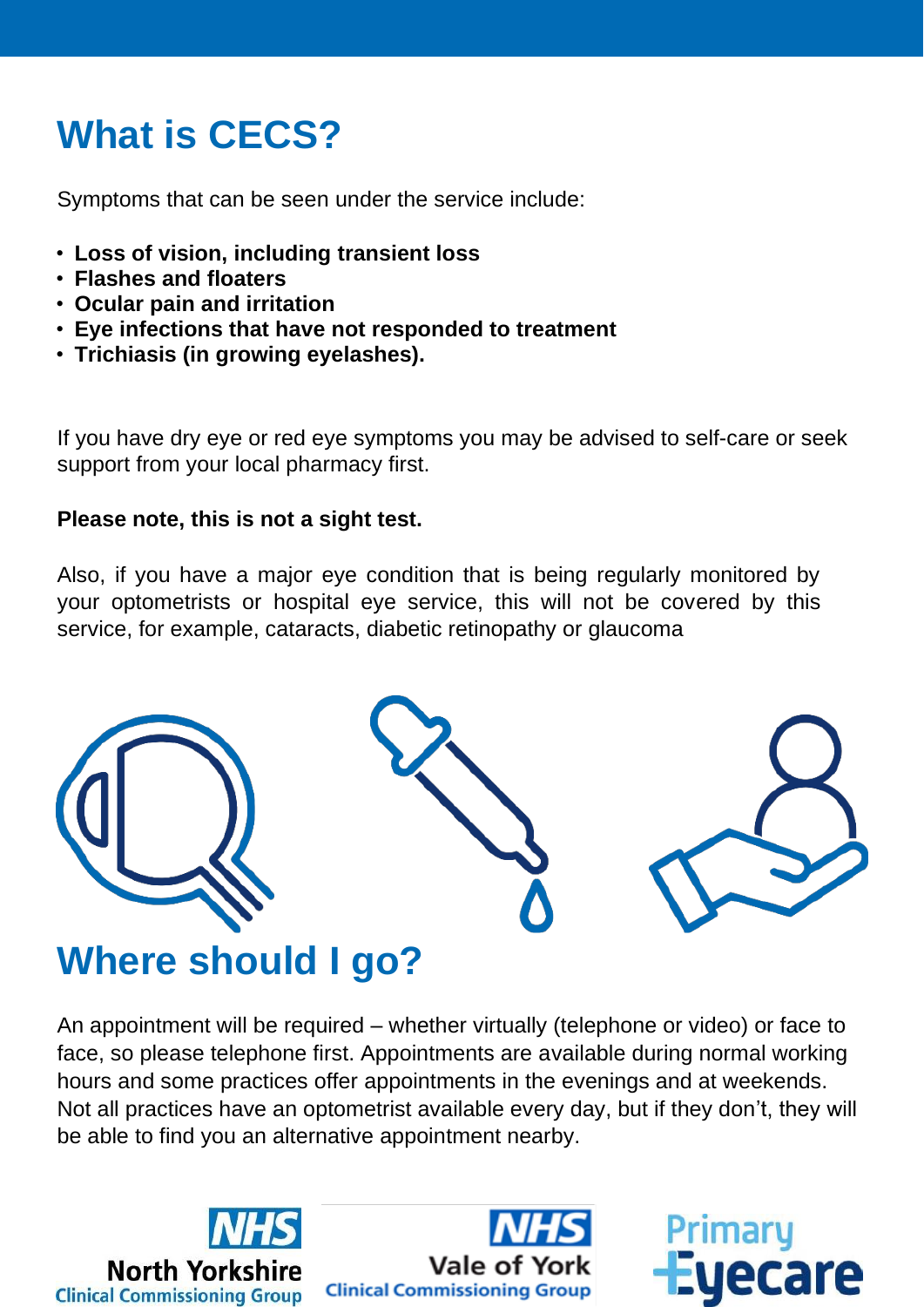### **Who is this service for?**

If you are registered with a local GP (Vale of York CCG or North Yorkshire CCG) you can use this service. It is for people of most ages – adults and children over the age of 2 years. Children under 16 years must be accompanied at their appointment by an adult.

#### **How do I book an appointment with the service?**

To make an appointment please call 0300 303 4922.

You will be asked some questions about your symptoms in order to assess if you need to be seen and how quickly, which will be within 24hrs for urgent cases.

You will be given an appointment with a a clinician within the recommended time frame this maybe via a telephone or video consultation.

If you are required to attend an appointment in person, please take your glasses and a list of your current medication with you to the appointment. The optometrist may put drops in your eyes to enlarge your pupils in order to get a better view inside your eyes. You should not drive until the effects of these drops have worn off, which may take a few hours.

If your condition is more serious, the optometrist will organise you an urgent appointment at a hospital eye clinic.

If you need a routine appointment with a hospital, the optometrist will organise this for you.

You may also be advised to make an appointment with your GP if your eye condition is in relation to your general health.